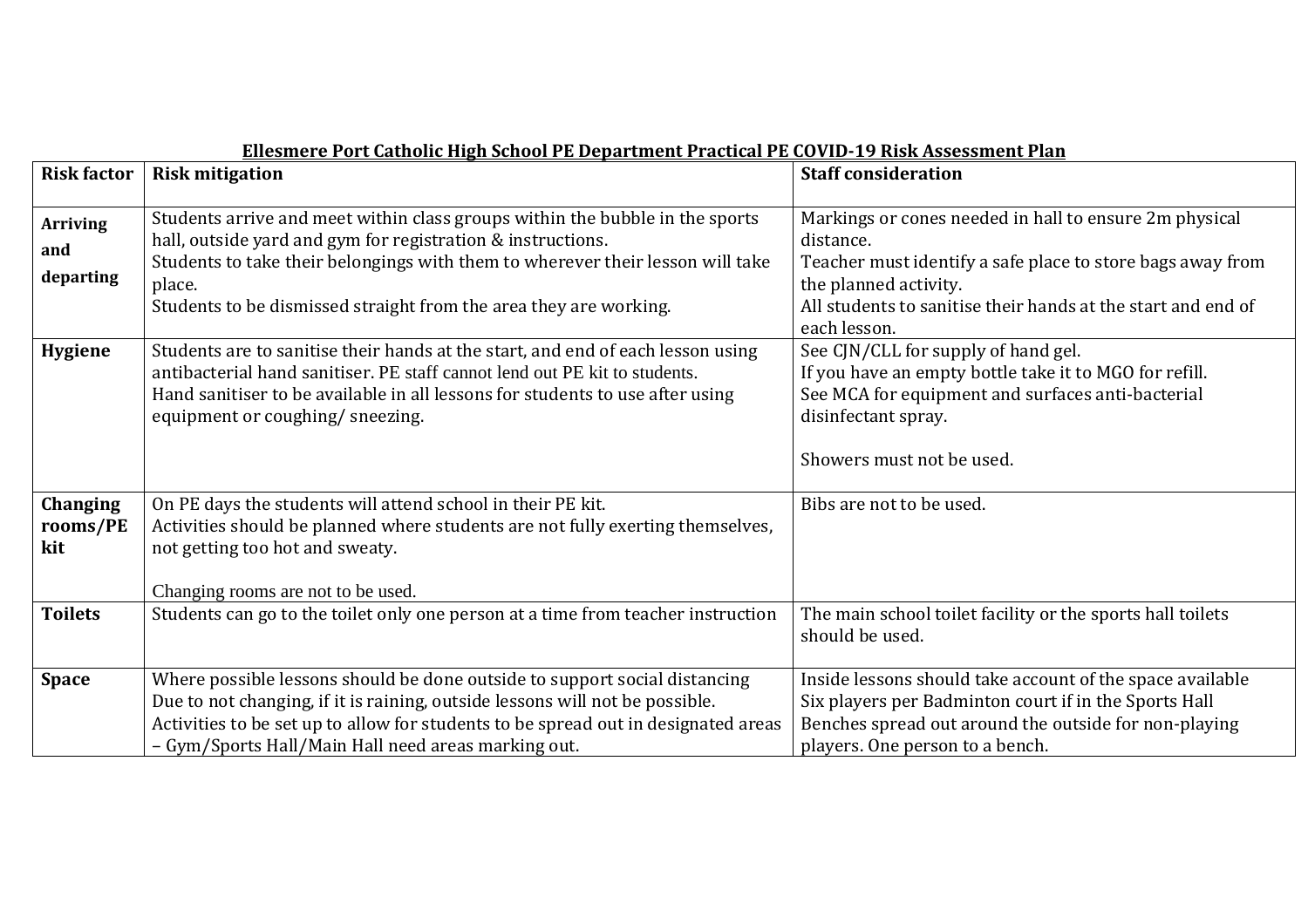| Equipment         | Equipment where possible should not be shared between students via touching    | Alcohol-based cleaning product required for this - spray        |
|-------------------|--------------------------------------------------------------------------------|-----------------------------------------------------------------|
|                   | with hands/head.                                                               | bottles and wipes. PE staff issued with products.               |
|                   | Equipment should be wiped down and cleaned at the start and end of each        | See MCA for equipment and surfaces anti-bacterial               |
|                   | lesson by student after use.                                                   | disinfectant spray.                                             |
| <b>Activities</b> | Outside:                                                                       | Course/areas need setting up.                                   |
|                   | Foot-golf, football tennis, Football drills and skills                         | No sharing of kit & equipment, net and wall games               |
|                   | Touch Rugby                                                                    | balls/shuttle to be cleaned after use:                          |
|                   | Netball skills and drills                                                      |                                                                 |
|                   | $A$ thletics - Track                                                           | Gameplay including full match, 5 v 5, 3 v 3, 3 v 2, 2 v 1 small |
|                   | <b>Cross Country</b>                                                           | sided permitted.                                                |
|                   | Training - Continuous, Interval, Fartlek, Plyometrics, SAQ, circuits, skipping | Full-court singles games                                        |
|                   | Walking                                                                        | Spray ball/shuttle after game                                   |
|                   | Tennis (no bat share)                                                          | No sharing of mats or steps                                     |
|                   | Rounders - Clean bats after use                                                | Rounders/softball bats (1 bat between 2, must be cleaned        |
|                   | Softball - Clean bats after use                                                | between each use)                                               |
|                   | Other alternative activities to be explored                                    |                                                                 |
|                   | <b>Sports Hall:</b>                                                            | Sports Hall needs fire doors open.                              |
|                   | Basketball individual skills (no ball sharing)                                 |                                                                 |
|                   | Badminton (no racket share)                                                    |                                                                 |
|                   | Training - Circuit, Exercise to music, Yoga, SAQ, Plyometrics, skipping        |                                                                 |
|                   | Gym:                                                                           |                                                                 |
|                   | Training - Circuit, Exercise to music, Yoga, SAQ, Plyometrics, skipping        | Gym fire door open                                              |
|                   |                                                                                | No mats.                                                        |
|                   |                                                                                | Steps not to be shared.                                         |
|                   |                                                                                |                                                                 |
|                   |                                                                                | PE staff must check most up-to-date activity risk assessments   |
|                   |                                                                                | in teams. Curriculum Leader updates the folder for each current |
|                   |                                                                                | activity taking place in school as the guidelines change.       |
|                   |                                                                                |                                                                 |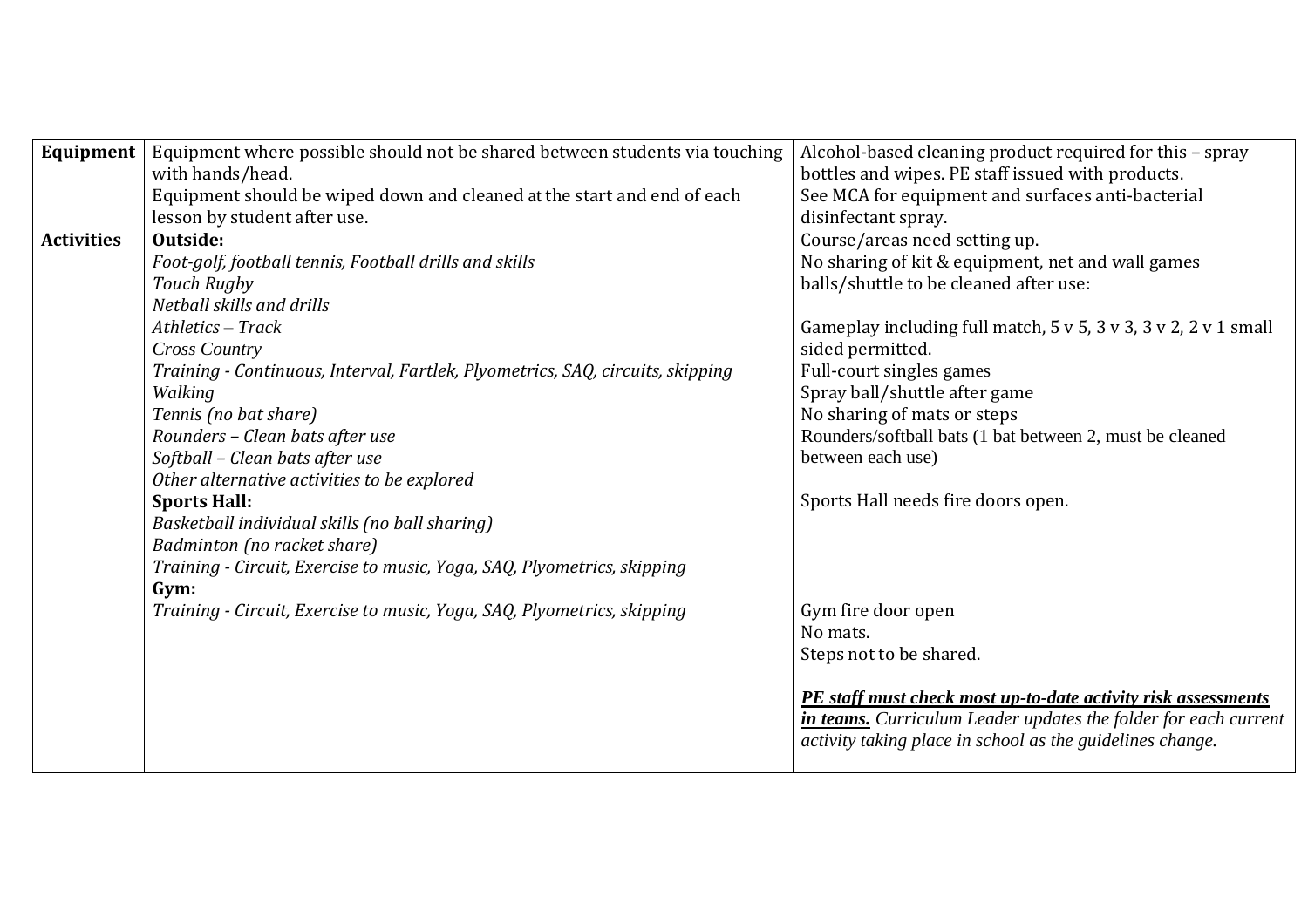|                                                |                                                                                                                                                                                                                                                                                                                                                                                                                                                                 | Any activity can be pulled upon change of<br>government/AFPE/NGB guidelines or move back a stage on the                                                                                                                                                                                                                                                                                                 |
|------------------------------------------------|-----------------------------------------------------------------------------------------------------------------------------------------------------------------------------------------------------------------------------------------------------------------------------------------------------------------------------------------------------------------------------------------------------------------------------------------------------------------|---------------------------------------------------------------------------------------------------------------------------------------------------------------------------------------------------------------------------------------------------------------------------------------------------------------------------------------------------------------------------------------------------------|
| <b>Unsafe</b><br>practice<br><b>Activities</b> | The following activities should not be done due to the heightened risk of<br>transmission due to student proximity during play and/or the regular sharing<br>handled equipment:<br>Football/Basketball/Netball game play (Full sided games are now permitted)                                                                                                                                                                                                   | activity roadmap to recovery.<br>No High-Risk factor sports should be carried out until advised<br>by the DfE / AfPE. The list of activities is likely to change for<br>throughout the year and staff to be aware.                                                                                                                                                                                      |
|                                                | Rugby contact (Full tackling) NB Touch Rugby is allowed<br>Handling striking and fielding games -Softball/Rounders - Refrain from the use<br>of gloves.<br>Dumbbells/ Gymnastics / Trampolining                                                                                                                                                                                                                                                                 |                                                                                                                                                                                                                                                                                                                                                                                                         |
| Learning                                       | Activities taking place in PE lessons and Physical activity sessions should be<br>strictly non-contact and these conditions shared with the pupils.<br>Agree what learning is appropriate, for example, identify curriculum priorities,<br>agree revised expectations, and required adjustments in practical lessons,<br>Consider the impact on staff and pupils with protected characteristics,<br>including race and disability, in developing your approach. | Adapt lesson planning, Steps and SOL to ensure a PE lesson and<br>students to make appropriate progress.                                                                                                                                                                                                                                                                                                |
| Wet<br>Weather                                 | Depending on the changing situation and facilities available some practical<br>lessons will not take place.<br>Classes have been allocated one of four indoor spaces in the event of bad<br>weather.                                                                                                                                                                                                                                                            | 1 class within the bubble – sports hall 1<br>1 class within the bubble – sports hall 2<br>1 class within the bubble $-$ gym<br>1 class within the bubble – main hall<br>During exam periods this will need to become 2 classes to<br>classrooms. Rotate the classes to lesson impact on any<br>individual class.<br>Classrooms must be timetabled to practical games in the event<br>of such scenarios. |